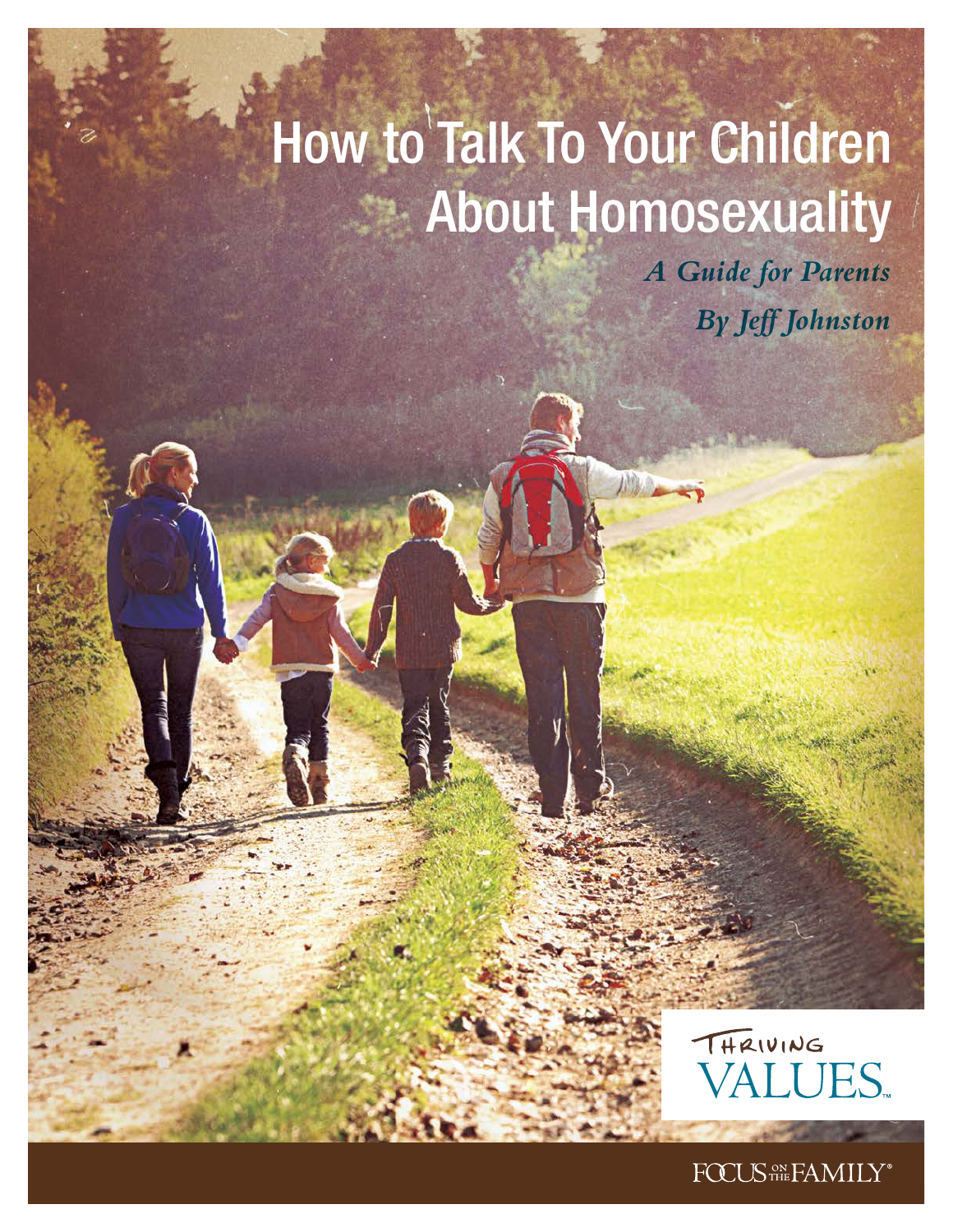## **Contents**

#### PRESCHOOL | AGES 0-6

| 3<br>4<br>5 | Framing the Issue<br>Real-Life Scenario<br>Possible Responses                                                                                                                                                                                                                                                                            |
|-------------|------------------------------------------------------------------------------------------------------------------------------------------------------------------------------------------------------------------------------------------------------------------------------------------------------------------------------------------|
| 5           | Reliable Resources<br><b>ELEMENTARY   AGES 6-12</b>                                                                                                                                                                                                                                                                                      |
| 6           | Framing the Issue                                                                                                                                                                                                                                                                                                                        |
| 7           | Real-Life Scenarios                                                                                                                                                                                                                                                                                                                      |
| 9           | Possible Responses                                                                                                                                                                                                                                                                                                                       |
| 9           | Reliable Resources                                                                                                                                                                                                                                                                                                                       |
|             | <b>JUNIOR HIGH &amp; BEYOND   AGES 12 AND UP</b>                                                                                                                                                                                                                                                                                         |
| 10          | Framing the Issue                                                                                                                                                                                                                                                                                                                        |
| 11          | Real-Life Scenarios                                                                                                                                                                                                                                                                                                                      |
| 12<br>14    | Possible Responses<br><b>Reliable Resources</b>                                                                                                                                                                                                                                                                                          |
|             | or advice about helping children or teens who have "come out" and<br>who are struggling with gender confusion, or counseling those who<br>ing their sexual identity. Instead, this guide is for parents addressing<br>is encountered in the culture.                                                                                     |
|             | ncerns such as those listed above, please call Focus on the Family's<br>-6459) weekdays 6:00 a.m. to 8:00 p.m. (Mountain Time). Please<br>on for a counselor or chaplain who will return your call as soon<br>no cost to you. You may also reach our counselors online and<br>nseling Request Form here: FocusOnTheFamily.webconnex.com/ |

*PLEASE NOTE:*

*This resource does not provide information d identify as gay or bisexual, assisting those w were sexually abused and may be questioning their sexually abused and may be questioning their children about homosexuality when it is* 

*For assistance and resources for serious cor counseling service at 1-800-A-FAMILY (232-6459) weekdays 6:00 a.m. to 8:00 p.m. (Mountain Time). Please be prepared to leave your contact informatio as possible. The consultation is available at also possible. The consultation is available at arrange for a callback by filling out our Counsers arrange for a callback by filling out our Coun [CounselingRequests.](http://focusonthefamily.webconnex.com/counselingrequests)* 

*In addition, we have online resources for help in these and other areas. Go to [focusonthefamily.com](http://focusonthefamily.com) and click on the "Get Help" button at the top of the page.*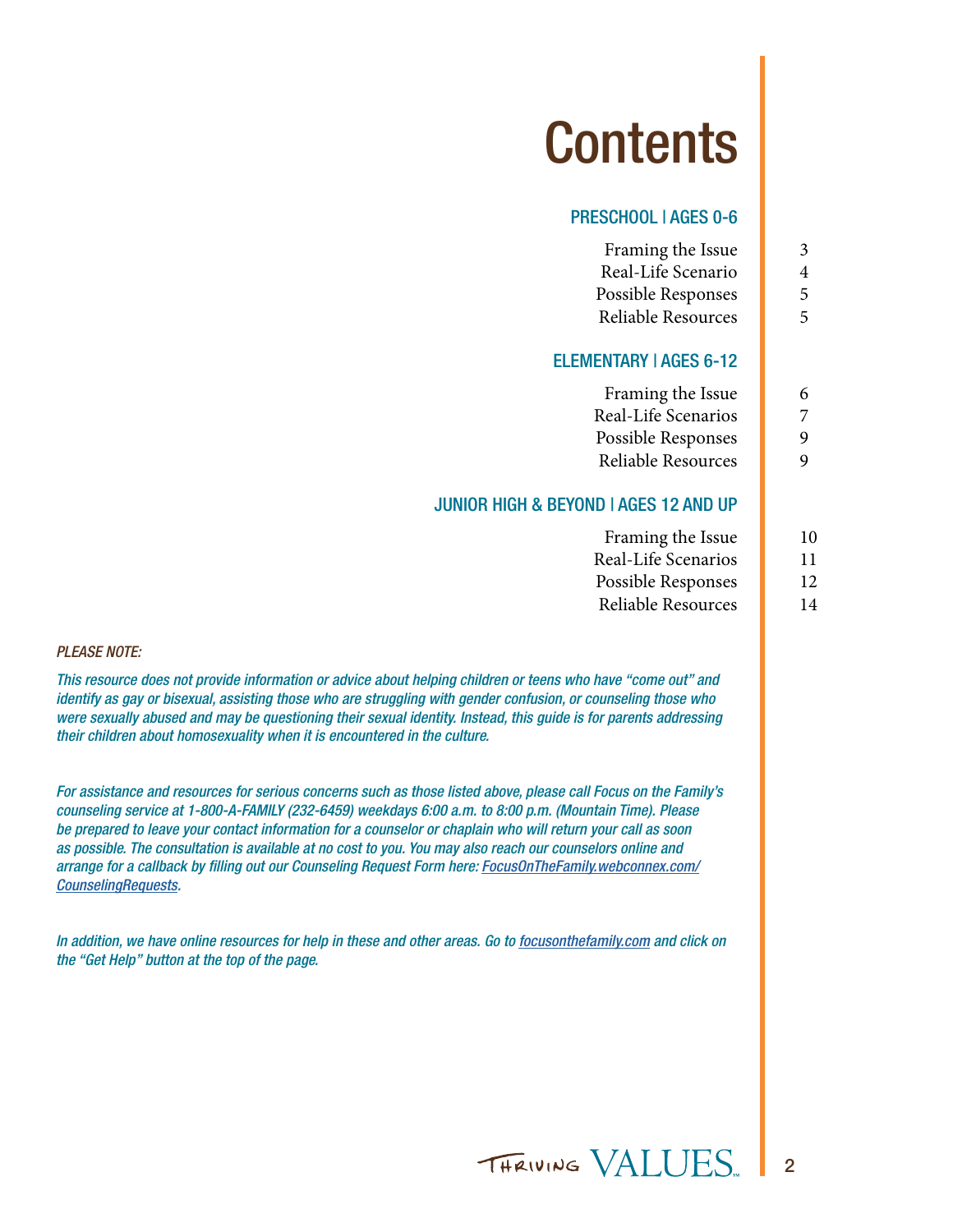## AGES AND STAGES PRESCHOOL | AGES 0-6

#### *FRAMING THE ISSUE: A FOUR-PART STORY*

*Teach your children a simple, four-part story of our world: God made a good world; people did not obey God and sinned; God forgives, saves and transforms those who follow Jesus Christ; and He will gloriously remake us and this world.*

When children take in and process new information, they start from what they already know, connecting new information to their previous knowledge. **Before your children are even aware of homosexuality, begin by giving them a biblical view of the world.** 

In other words, you are framing the issue for them by teaching them about God and His redemptive plan humankind. You are providing your children with a basic understanding of the world in which we live. We always want to start with what's good when talking about difficult subjects, so we begin by teaching about God's plan for us and our sexuality. That gives us a foundation for then discussing any problem issues.

**Find a good children's Bible or Bible storybook and read it with your child.** As they grow and learn, this framework provides the starting place for discussing issues such as homosexuality.

*You are framing the issue for them by teaching them about God and His redemptive plan for humankind.*

#### *Creation*

- God made the earth and all that's in it; He is the source of all life.
- God made people in His image and loves us very much. You are deeply loved by God.
- God separated humanity into male and female. Both boys and girls (and men and women) are good, but different.
- Children come from a mother and father; God intended parents to love, care for, protect, teach and guide children as they grow.
- God gives us good gifts, like friendship, marriage and family.

#### *The Fall*

- Adam and Eve disobeyed God and sinned. They did not trust God and did what God told them not to do. They ate from the tree of the knowledge of good and evil.
- This had bad consequences, as sin and death entered the world.
- People do wrong things, even moms and dads, and we all need God to forgive us and help us do what's right.
- When we do something wrong, we admit it and ask other people to forgive us, too.

THRIVING VALLIES 3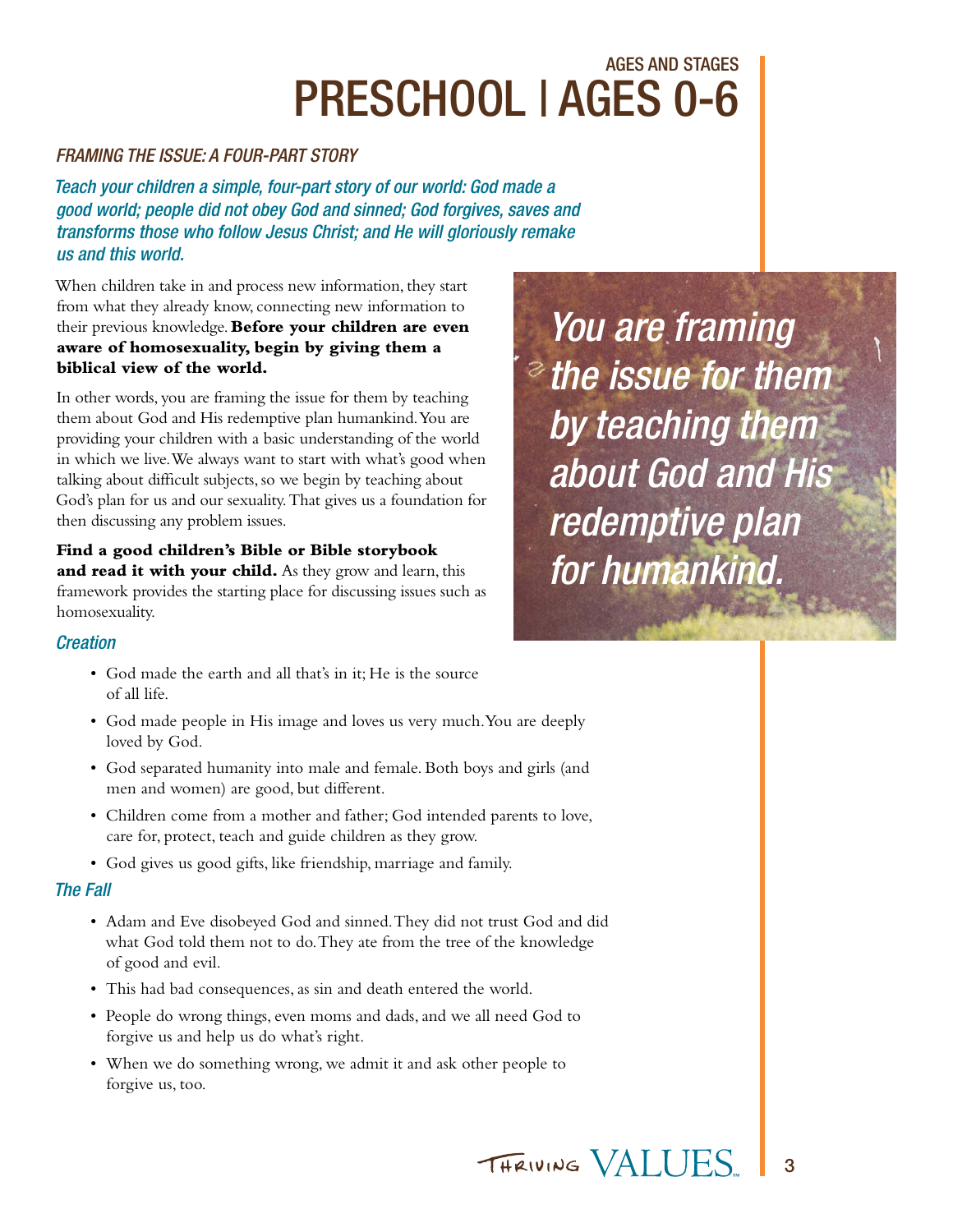- Thankfully, God set about bringing redemption to the earth from the very beginning, promising to Eve that a Savior would come.
- This thread of salvation and redemption is woven throughout the Old Testament, growing and expanding, as God makes promises to Noah, Abraham, Isaac, Jacob, Moses and all Israel.
- All those promises are fulfilled in Jesus Christ, whose message is that all may come into the life and redemption God has promised and become His followers.
- The good news is that Jesus' life, death, burial and resurrection brings salvation and freedom from sin!
- When we choose to put our confidence in Jesus and follow Him, we are born into God's family. God gives His children the Holy Spirit to help, guide and transform us in the middle of a fallen world.
- God helps us to treat all people with kindness, even those who sin against us, who are different from us or with whom we disagree.

#### *Glorification*

- Our future union with Christ is portrayed in Scripture as a wedding feast, where we are united with Christ like a bride and her husband.
- Those who follow Jesus will be with Him forever in a new heaven and earth.
- The Bible tells us that this will be a world with no pain, sin or sadness.
- We have a future and a sure hope, because God has made these promises to those who follow Him.

#### **Use simple Bible stories, such as the Creation story, to show how God made Adam and Eve for each other and created the first**

**marriage.** Use the story of Noah to show the animals, two-by-two, male and female, going into the ark. A mommy animal and a daddy animal together have a baby animal.

Also **use examples from life** to teach these truths, explaining, for example, that Mom and Dad were married—marriage is a good gift from God. When a child sees something bad, you might explain how sin brought pain into the world. When your children start noticing that boys and girls are different, use that to talk about God separating humanity into male and female. Life is full of such teachable moments!

#### *REAL-LIFE SCENARIO*

Your family is traveling and visits a new city. It's June, right when school lets out for summer vacation. As you enjoy the sights, you begin to notice rainbow flags, t-shirts and displays, and your family starts to see same-sex couples holding hands. You've stumbled into a gay pride celebration, complete with parade and festivities. Your young son or daughter asks: "Why are those two men holding hands? Why are those two women kissing? What do all those rainbow flags mean?"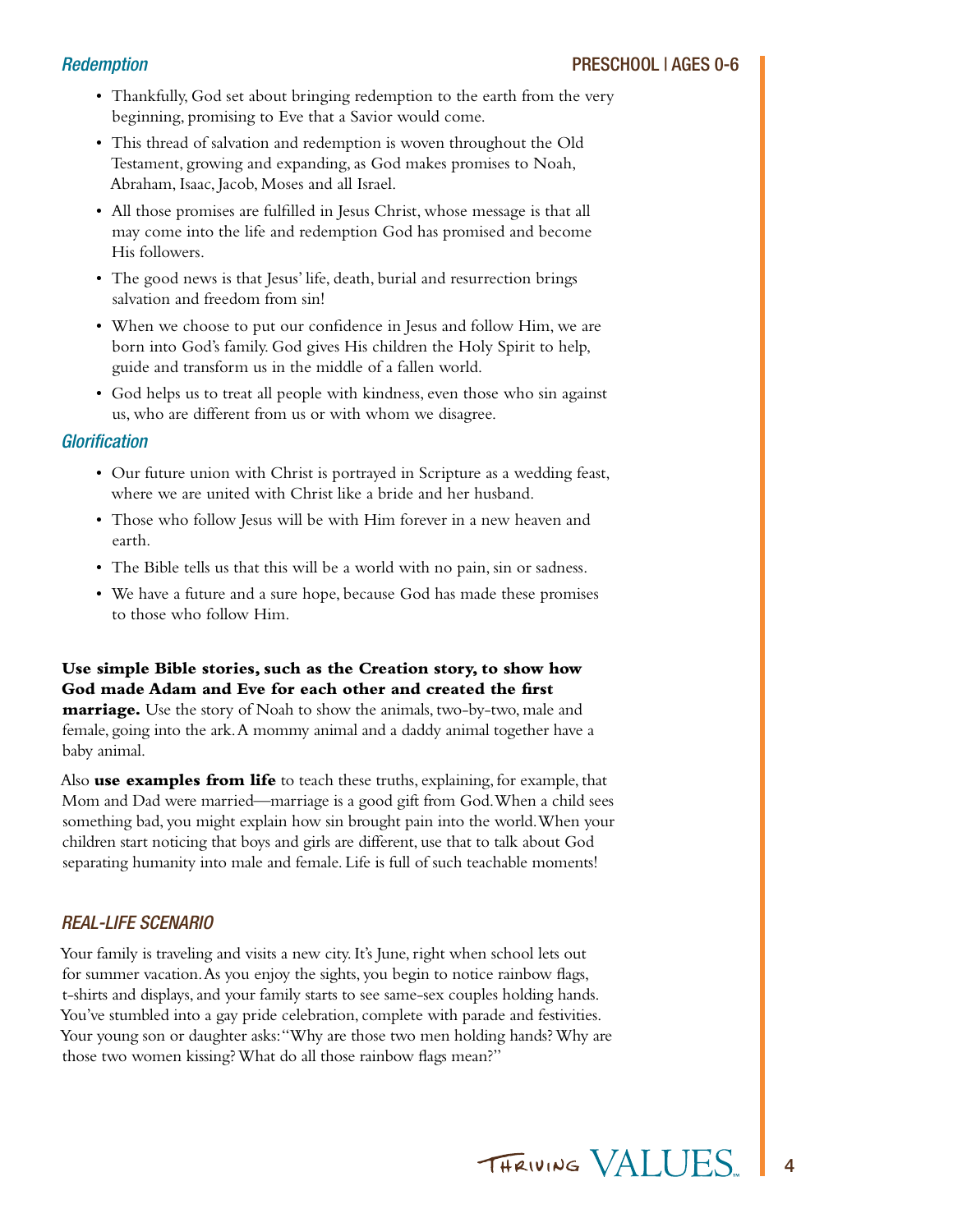#### *Possible Responses*

#### **These depend on the age of the child, his or her level of concern about this scenario and his or her verbal and abstract ability:**

- "Because of God's word, the Bible, we believe God made men and women, and He planned marriage to be between a husband and wife. But sin came into the world and causes all of us to do wrong things. One wrong thing some grownups do is try to change God's plan for marriage so that two men or two women can marry."
- "Not everyone believes and follows God's plan for marriage, so sometimes two women will act like they are married. But they can't really be a husband and wife, because they are both women. Sin has confused them, and they need God's help to follow Him."
- "God made marriage to be between a man and a woman. But not everyone obeys God and follows His plan. So sometimes two men will decide to marry. But we believe that marriage really is between a husband and wife."
- "When men and women grow up, most of them get married. God made marriage to be between one man and one woman. But because we live in a world where people do wrong things, sometimes two men will get married. Jesus can help them."

#### *Word of Caution*

**At this age, you aren't talking to your children about specific sexual activity**; they're not equipped to handle adult sexuality. Furthermore, we suggest waiting until kids are older before introducing terms such as "homosexuality," "heterosexuality," "gay," "straight," "LGBT" or any of its variants.

**In addition, we also suggest not saying something like, "Those men are gay. Gay is when two guys like each other."** That's confusing to boys, who at this age are developing a stronger internal sense of masculinity—primarily through distancing themselves from girls and identifying with and relating to other boys and men.

It's very healthy and normal for a boy to have older boys and men who function as heroes or role models. Explaining homosexuality as "two guys who like each other" could prompt a young boy to doubt himself or his own feelings. He might think to himself, "I'm a boy and I like boys. Does that mean I'm gay?" Some children have come home from school lessons on homosexuality and asked this very question.

The same would absolutely apply to girls. We suggest you avoid such statements as, "Being homosexual or lesbian is when two girls like each other." This takes what is a normal, healthy developmental stage—girls liking and connecting with each other or following older girls as role models—and equates it with homosexuality.

#### *Reliable Resources*

[Click here for helpful, reliable resources](http://bit.ly/1BvYWFW) for help understanding and teaching your children about marriage, relationships and sexuality.

*Use simple Bible stories, such as the Creation story, to show how God made Adam and Eve for each other and created the first marriage.*

THRIVING VALLIES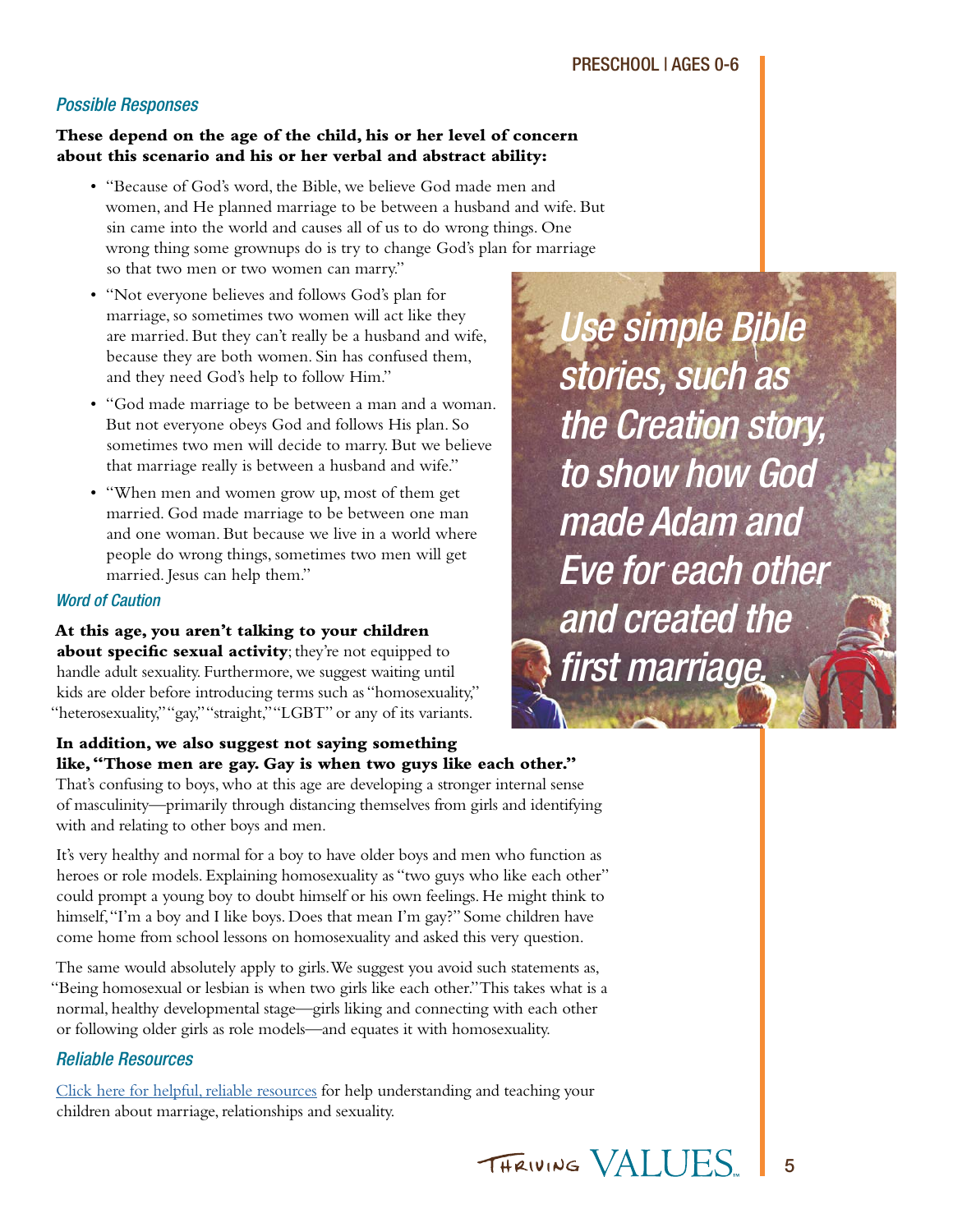## AGES AND STAGES ELEMENTARY | AGES 6-12

#### *FRAMING THE ISSUE: THERE ARE DIFFERENT TYPES OF LOVE.*

*Setting the big picture about love, relationships and marriage will give your children a framework for thinking about these important issues. God has given humanity a number of good gifts, including marriage, love, friendship and family. As in the previous section, we want to start with God's good intentions before discussing problems and sin.* 

#### Borrowing on C.S. Lewis' ideas from *[The Four Loves](http://family.christianbook.com/Christian/Books/easy_find?Ntt=the+four+loves&N=0&Ntk=keywords&action=Search&Ne=0&event=ESRCG&nav_search=1&cms=1)*, **this would be a good age to explain to your children that there are different types of love:**

- Our "love" (or liking, really) for food, things and activities.
- Love for creation, including our care and concern for animals, pets and the environment.
- Friendship and love for our friends.
- Love for family: parents' love for children; children's love for mom and dad; brothers' and sisters' love for each other; love for other relatives.
- Marital love, which includes romantic or sexual love, the love between a husband and a wife.
- God's love for us and our responsive love to Him.

Children can compare and contrast these types of love, and you could discuss the different types of responsibilities and activities associated with these different levels of relationship.

#### **Marital love has purposes and characteristics that are distinct from other loves. As appropriate, talk to your children about these marital traits, including:**

- Permanence: Friendships may change, but marriage should last a lifetime.
- One man/one woman (monogamous): We may have lots of friends, children and family members, but only one husband or wife.
- Male and female: God separated humanity into male and female, marriage brings those back together.
- Oneness: Marriage unites a couple in a special way; that's why sexual expression is intended only between a husband and wife. Intimacy, pleasure and joy are a significant part of the marital union.
- Familial: Marriage between a man and a woman often brings forth new life—children.
- Symbolic: In the Bible, marriage is the primary picture of our relationship with God.
- Glorifying God: Because God designed marriage, when we follow His intentions we bring glory to Him.

*Marital love has purposes and characteristics that are distinct from other loves.*

THRIVING VALLIES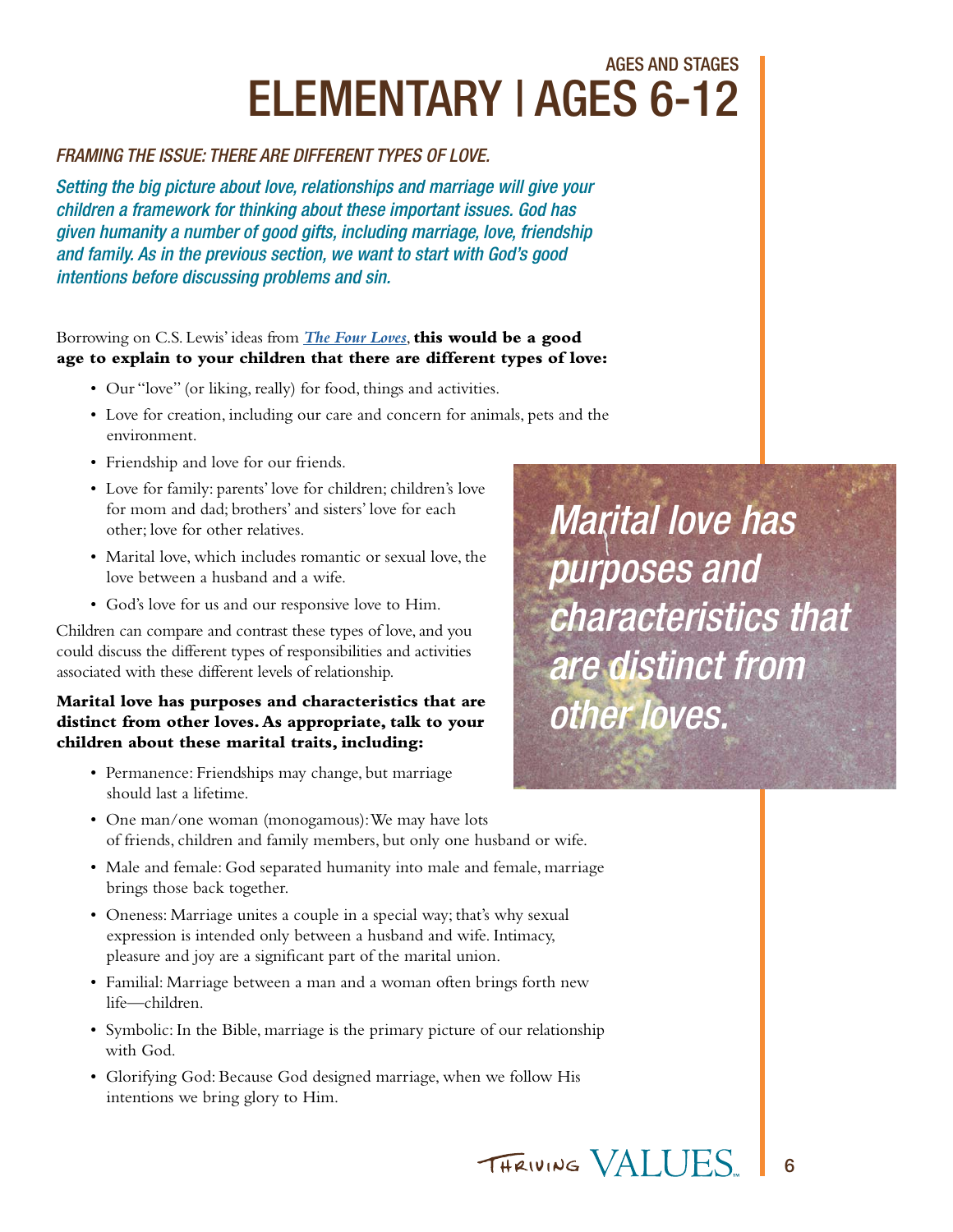Sadly, these good gifts from God are often misused because of human weakness and sin. **And the more important or higher a gift is, the greater impact it has when it is corrupted**. Explain that, as part of humanity's disobedience, love can be disordered, out of bounds or inappropriate. Homosexuality is one distortion of God's design for human love. Two men in a marriage relationship are missing something—the femininity of a woman. And two women who live as if they were married and raise a child together are depriving that child of the masculinity of a father in their home. Two moms can't be a dad.

**We all need God's help setting our love in order.** These various loves are designed to help lead us to the highest love—love for God. The good news is that through a relationship with Him, we can learn to love rightly, even loving those who don't follow God's plan.

#### *Basic Concepts*

- Your children need to hear from you directly that they may safely talk to you about difficult issues. Don't assume: Ask questions, listen well and encourage them to speak freely.
- They're also watching to see how you interact with others. Do you love and respect others? Do you speak truth courageously and gracefully?
- People are worthy of respect. As followers of Jesus Christ, we don't bully other people or use demeaning terms or expressions.
- You're now expanding their knowledge of male and female differences, why these matter, and how marriage brings the two halves of humanity together.
- Even human love—every type of love—has been damaged and affected by the Fall. That's why we don't just follow our own thoughts and feelings, but we emulate Christ's example and follow biblical teaching.
- Prepare your children to understand that not everyone has a Christian worldview, but we love and respect them anyway.

#### *REAL-LIFE SCENARIO*

You're in the kitchen on New Year's Day, making breakfast and watching the Rose Parade, a family tradition. Your syrup-faced children are staring at the screen when a float goes by with two men holding hands while a pastor performs their wedding ceremony. Your children turn to look at you for a response.

#### *Possible Responses*

#### **These depend on the ages of your children, their level of concern and their verbal and abstract ability:**

- "We've talked about how God made marriage to be between a man and a woman. That's what the Bible teaches. But because of Adam's sin, the world is not as it was meant to be. Some men, because of the presence of sin in the world, want to marry other men. Some people agree with them, and are even willing to change God's design for marriage to have two men get married."
- "You know how we've talked about different kinds of love, like friendship

THRIVING VALLIES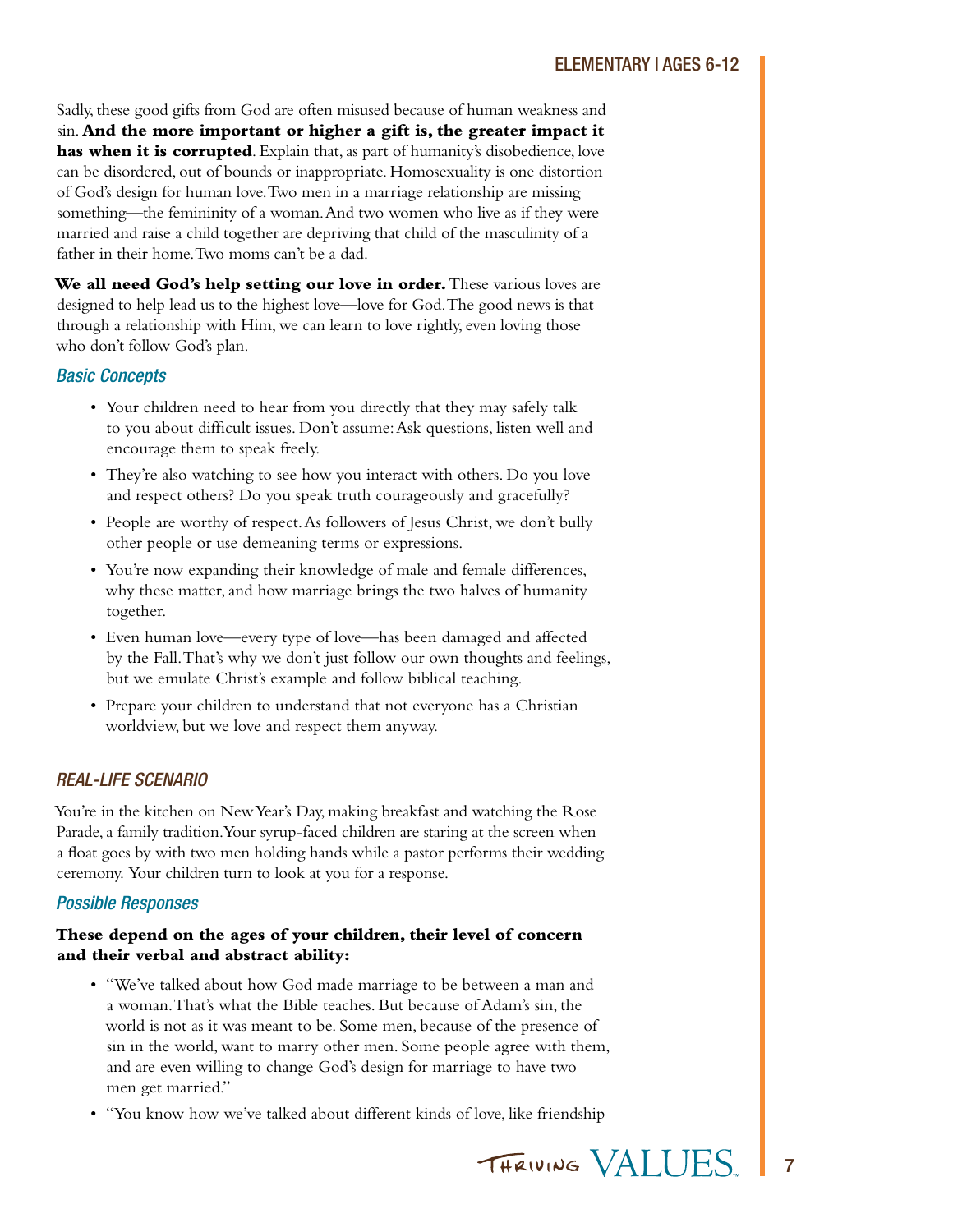and marriage? God's design is like a road that—as we grow up—leads us to the marriage kind of love for someone of the opposite sex. But because of sin, the road is not as safe or direct as it should be. So sometimes boys or girls get off that road and grow up wanting to marry someone like themselves rather than the opposite sex."

• "Marriage has always been what brings together a husband and wife that's God's intention. But this world is not perfect, and not everyone follows God's design. Some people have tried to change marriage so two men or two women can marry each other. The Bible says that's not good." Why don't we pray right now for these men to come to Jesus and learn to follow God's plan for their lives?"

#### *REAL-LIFE SCENARIO*

Your sixth grade daughter comes home from school. She is very quiet and seems upset. You ask what's going on, and finally she blurts out, "Well, I was talking to Olivia at recess and some girls called us 'lezzies.' What's a 'lezzie'?" (Olivia is your daughter's best friend.)

#### *Possible Responses*

- First, stay calm, keep cool and pray for wisdom. Then, ask your daughter questions, such as, "What do you think that word means? How did you feel when those girls called you names?" After she has a chance to describe her thoughts and feelings, you might give a simple explanation, such as, "That word is used to attack and belittle people. It's short for 'lesbian,' which means a woman who has romantic attractions toward other women."
- "Your friendship with Olivia is good. It was wrong of those girls to bully you and Olivia and call you names. Most girls your age have other friends who are girls, and sometimes they even have a 'best friend.' That's really good and healthy. You and Olivia are precious and valuable to God."

*People are made in God's image and are very precious.*

- "Words can really hurt, can't they? Did you know that Jesus was called all kinds of names, too? He knows how you feel and wants to comfort you. Let's pray right now to take those words off you and place them on the cross. Then, Mom and Dad will bless you by praying good words over you."
- "I'm so sorry that happened to you and your friend. Mom and Dad want to protect you as much as possible, so we'll be [talking to the school](http://truetolerance.org) about working to keep students from hurting other kids with mean words."
- "Because **people are made in God's image and are very precious, it's wrong for anyone to call people mean names** or bully another person. It's also important, when we are hurt, to work through to the point of forgiveness. Forgiving someone doesn't mean that you don't hold them accountable or try to stop them from hurting you again, but that you release them from your judgment. When you're ready,

THRIVING VALLIES 8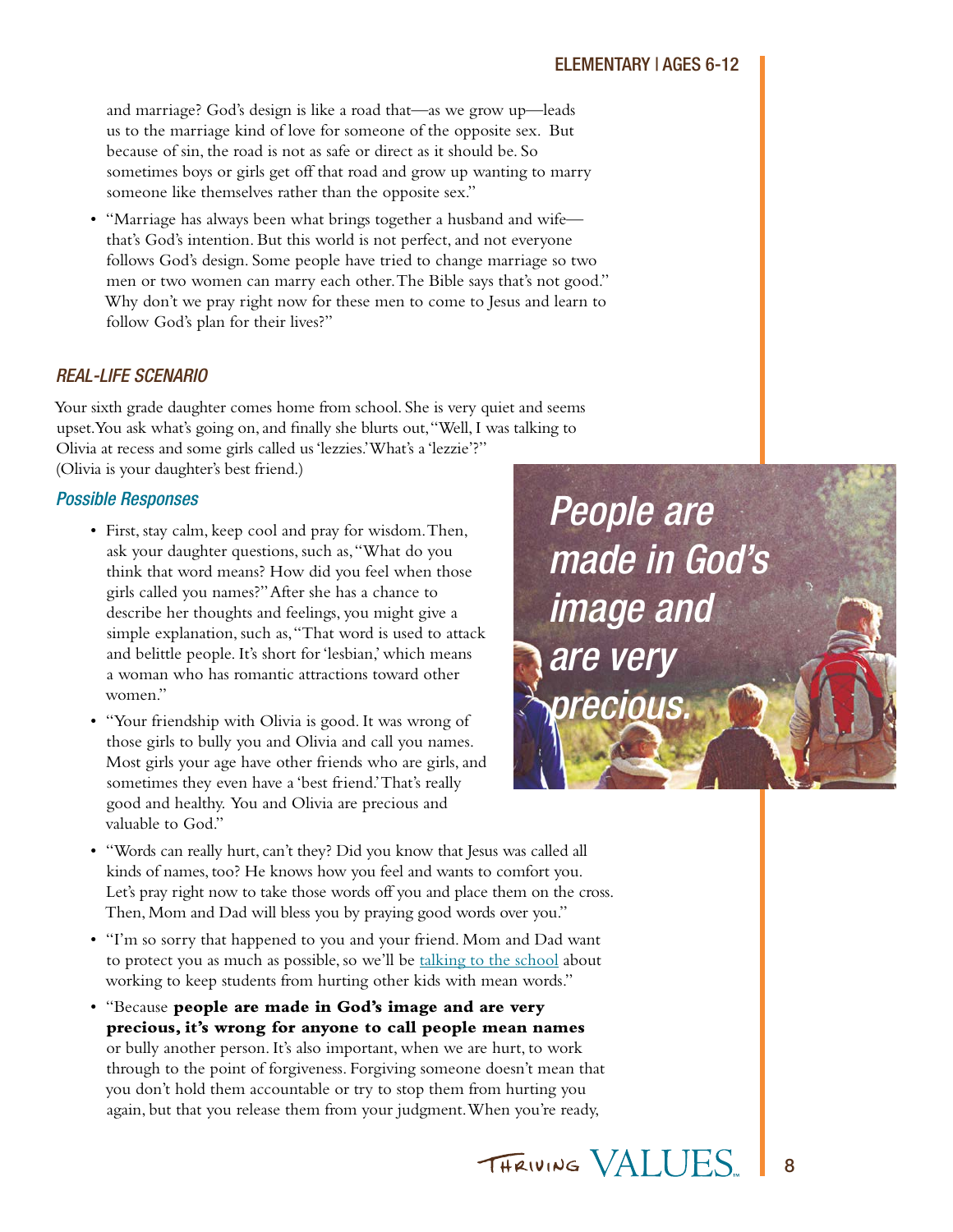let's talk more and pray about forgiving those girls."

Sadly, our hyper-sexualized culture is ready to steal innocence from children. And the rapid rise in visibility of homosexuality makes it all too easy for some to cast a shadow on the goodness and necessity of same-sex friendships. Same-sex friendships are a vital part of growing up, an integral part of the developmental process where girls identify and connect with other girls, and where boys connect and compete with other boys.

This is a stage where children may be hearing or seeing new homosexuality-related words from neighbors, classmates, television or social media. **If you hear them using inappropriate language, this would be the time to explain that God loves all people and they are worthy of being treated kindly**, so we don't use unkind words. Words are powerful and can hurt people.

You might also ask your kids questions, "Where did you hear that word? What do you think it means?" Then, you might have a short, frank discussion about God's design for healthy relationships and marriage. You can explain that those words describe things that go against God's design.

Some older children, especially those who understand how reproduction takes place, may ask about the sexual activity of homosexual men and women. Of course, answering this question is up to your discretion, but we suggest reminding children that when a husband and wife unite sexually, they form a single reproductive unit; their bodies were made to fit together naturally. Same-sex couples can never form a reproductive whole. You might tactfully and carefully tell them that homosexual activity is fundamentally different from a marital union.

#### *Word of Caution*

**We suggest not saying something like, "Those men are gay. Gay is**  when two guys like each other." That's confusing to boys, who at this age are developing a stronger internal sense of masculinity—primarily through distancing themselves from girls and identifying with and relating to other boys and men.

The same would apply to girls. We suggest you avoid such statements as, "Being homosexual or lesbian is when two girls like each other." This takes what is a normal, healthy developmental stage—girls liking and connecting with each other or following older girls as role models—and equates it with homosexuality.

#### *Reliable Resources*

[These helpful, reliable resources](http://bit.ly/1BvYWFW) give understanding of what's often taught about sexuality in schools and how you can respond. Other resources give information about talking to children about sex and marriage.

For older children who have more questions about homosexuality, we've created a helpful "LGB Q & A" with answers to some frequently asked questions. This resource also has thought-provoking discussion questions for continued conversation.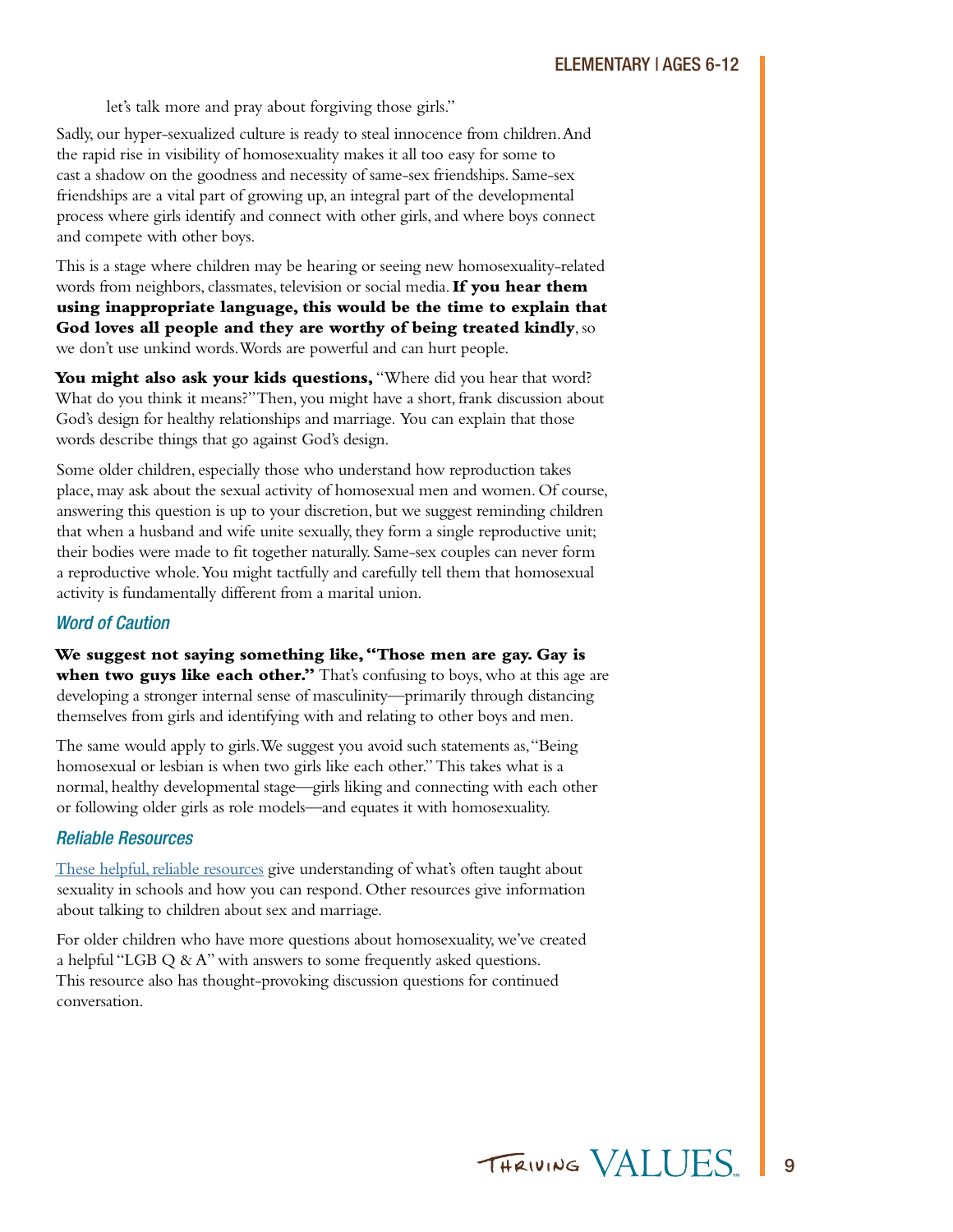### AGES AND STAGES JUNIOR HIGH & BEYOND | AGES 12 & UP

#### *FRAMING THE ISSUE*

#### *"Who am I and why am I here? Do I have a purpose which God will help me discover? Or do I get to create my own meaning for myself and life?"*

If your kids are at this stage and you haven't already taught them the big picture frameworks suggested previously in this resource, it's never too late! The four-

part story of humanity, different types of love and the unique characteristics of marriage are topics you can still discuss with older children. Junior high students and older should know and understand these basic truths.

But these young people are also able to deal with more abstract concepts. So as part of setting the framework for talking about homosexuality, **it would be helpful to talk to your children about competing worldviews** that attempt to define who we are, why we are here and where we derive our answers to those questions. Let's set the stage by describing two competing worldviews.

The first comes from the Bible and historic Judeo-Christian teaching. It says that **God designed us, and that He created us for a purpose—to love and know Him, to love and know others and to do good work in this world**. We have intrinsic value and meaning that comes from being created in God's image and likeness. The good work that we do includes creating and nurturing families.

*. . . it would be helpful to talk to your children about competing worldviews. . .*

We are given gifts by God—thought, reason, creativity, family, relationships, sexuality, imagination, feelings, words and more—and as we grow and connect with God and others, we grow in these gifts and in our discovery of who we are. We have meaning and purpose, which we discover with God's help and begin living out.

Our bodies have purposes too, and when a husband and wife unite sexually, they form a complete reproductive system. Their union has the capacity to bring forth new life. Homosexual unions lack this significant capability.

Scripture also teaches that God gives us the ability to make choices. But our freedom to make choices has been damaged and distorted by sin. Sin causes us to want, pursue and do things that aren't good. And ultimately, freedom is lost as sin takes control. We are enslaved by sin—powerless and addicted, so to speak—and lose our ability to choose good. We are separated from God and unable to grow into all we were created to be. **The good news is that Jesus opened the kingdom of God to all—including those under sin's control.** Because of His life, death, burial and resurrection, we may become His children, be free from sin and discover our purpose.

In the Jewish and Christian view, marriage between a man and a woman was not created by man or originated by the government, but is a gift from God, with family flowing from the joining together of a husband and wife. Most societies have recognized the good of marriage between a man and woman and have set it

> THRIVING VALUES 10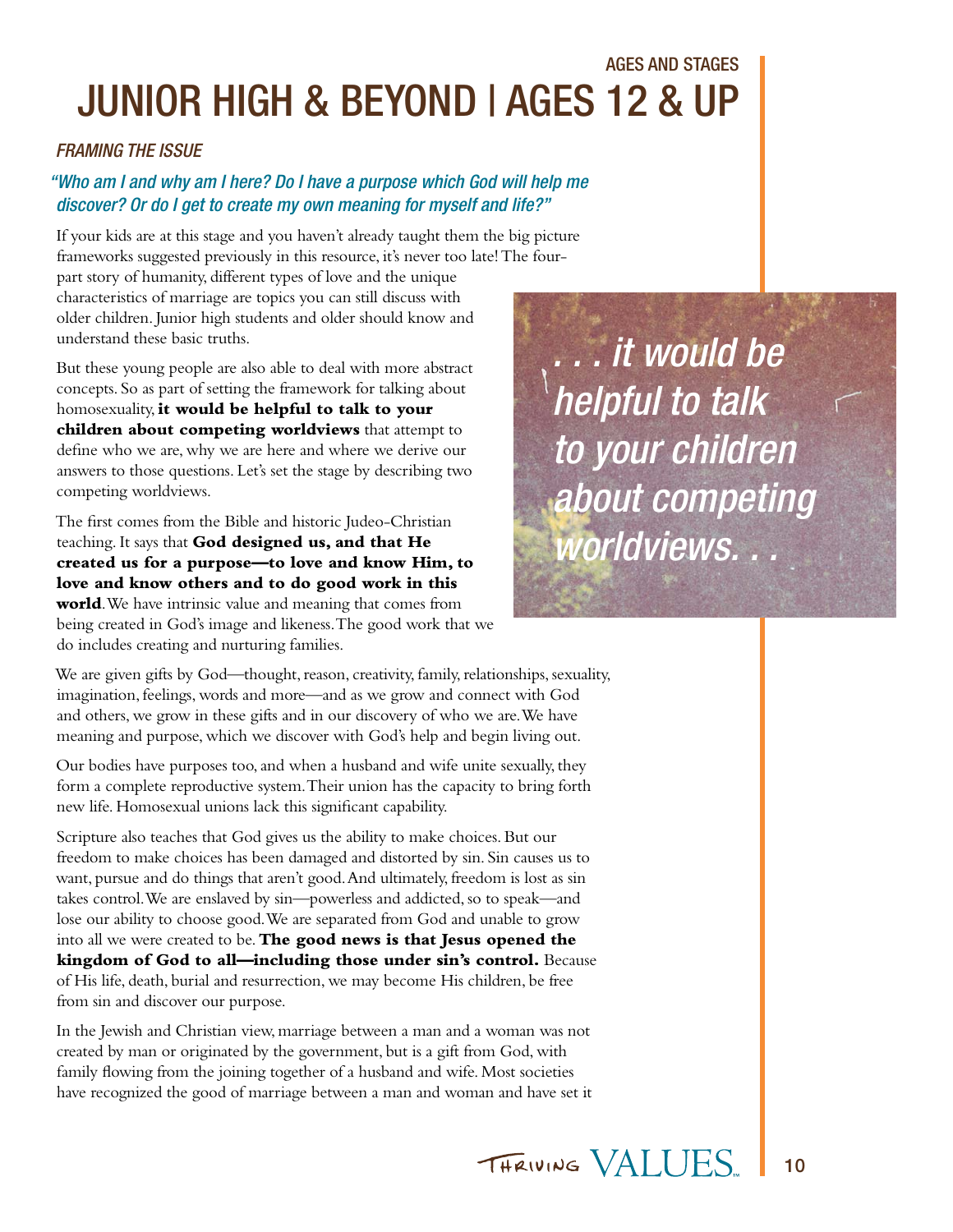apart as the best place for sexual expression and creating family. Family is the basic building block of society, because from it comes the next generation of citizens. And though, again, these good gifts have been marred by sin, God is in the process of redeeming them for those who follow Him.

On the flip side, there are those who believe and teach that there is no God, and "the only real meaning I have in life is what I choose. I don't have a purpose or ultimate end; I can be whatever I want." We define ourselves and give our lives meaning.

**In this view, everything is up for grabs**—the self, sexuality, marriage, family and children. So marriage can be redefined to be something that it's never been before—two men or two women. Sexual relationships only have the meaning that I choose to give them. Culture or the individual gives parameters for sexual relationships, with the current ethos being, "I can do whatever I want, as long as no one gets hurt."

In this non-biblical, human-centered view, sexual activity has been separated from marriage and procreation, and even from being a male-female union. It becomes more about seeking pleasure or self-fulfillment.

Even male and female can become whatever I choose, or I may choose to identify as and express myself as neither, both or something completely different. If gender is a social or personal construct, then I can be whatever I choose. That's one reason why groups push for the abolition of "male and female" and "mother and father" from documents and language. Or online groups may offer custom genders when people sign on.

#### *Basic Concepts*

- God created you to know and love Him, to know and love others, and to do good work with Him in this world—and in heaven beyond!
- Identity, meaning and purpose come from being created and redeemed by God, from being in His family.
- Marriage and family have real meaning, value and purpose too, not just what society or individuals assign to them.
- We treat all people with kindness, love and respect.
- We live in a world with competing worldviews; the Christian worldview is in direct conflict with the dominant, secular worldview that rules today.
- The world is growing more and more antagonistic toward Christians and our view of sex and sexuality; we must be bold and courageous, speaking the truth in love.
- Some individuals and churches are wrongly changing from a biblical worldview, rooted in Scriptural truth and centuries of church teaching, to a secular worldview, based on opinions and feeling.

#### *REAL-LIFE SCENARIO*

"Uncle Mike" has come out to the family as gay and is bringing his same-sex spouse to the upcoming family get-together.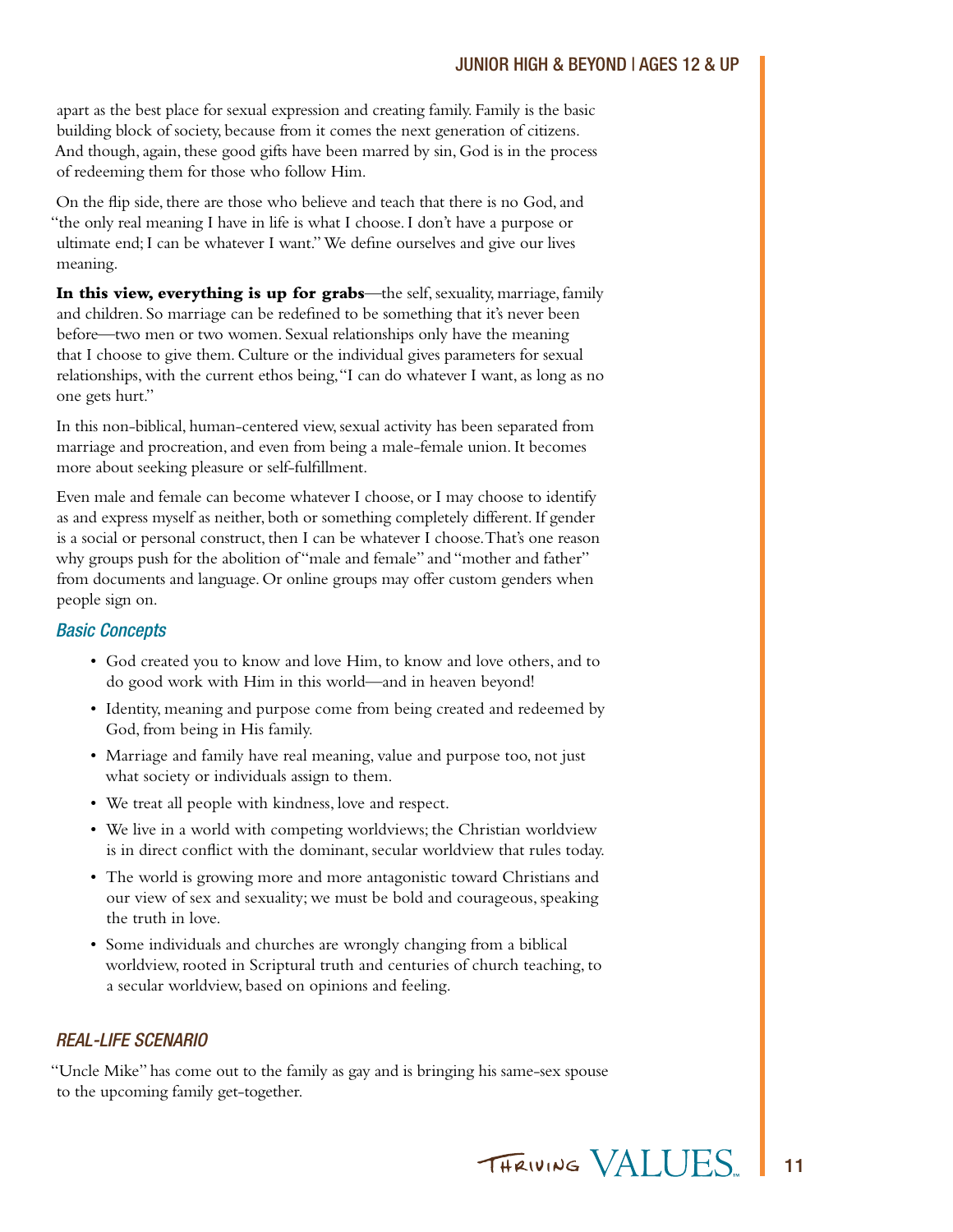#### *Possible Responses*

#### **These depend on the ages of your children, their level of concern and their understanding of relationships and sexuality:**

- "Uncle Mike now identifies as gay. That means he is romantically attracted to other men and embraces this as his identity. He is bringing his partner to our next family gathering. He and this other man live in a state that has redefined marriage, and they were married in a ceremony last month. **We still believe God designed marriage and sexual love to be between a husband and wife. Even though we don't agree with Uncle Mike and his partner, we will treat them with kindness and respect**. Please come and talk to me or mom if you have any questions."
- "You know God made us male and female in His image, and the Bible explains that God gave us marriage between man and a woman as a good gift. Well, not everyone follows God's plan. Uncle Mike just told us he identifies as gay, and he wants to follow those feelings in his life. He is now married to a man and will be bringing his partner to the next family get together. We love Uncle Mike and pray he'll return to following God's design for marriage and sexuality."
- "We don't believe that Uncle Mike was born gay or that God made him homosexual. And we don't know all the factors that have influenced him in that direction. We are going to love him and his partner, and we'll pray for them. We disagree with his decisions, but that doesn't mean we love him any less. It's hard when someone you care about moves in a direction that is contrary to God's plan."

## *Even though we don't agree . . . we will treat them with kindness and respect.*

#### *REAL-LIFE SCENARIO*

Your teenage daughter has a good friend, "Bradley," who has just confided in her that he thinks he's gay. She's come to you with questions and is looking for advice and support.

#### *Possible Responses*

**Your daughter needs to know that you are safe to talk to, and that you love and care for her.** She also needs to know that she can't carry this issue alone, that it is not her responsibility to rescue or save Bradley, that you will help her set healthy parameters on her relationships and that you also care for her friend.

We believe the family is foundational for individual health, growth and security. However, while parents should be the safest people to talk with about sexual struggles, **this is not always the case**. So while we believe, at some point, this young man will need to talk with his parents about his homosexual struggles,

> THRIVING VALUES 12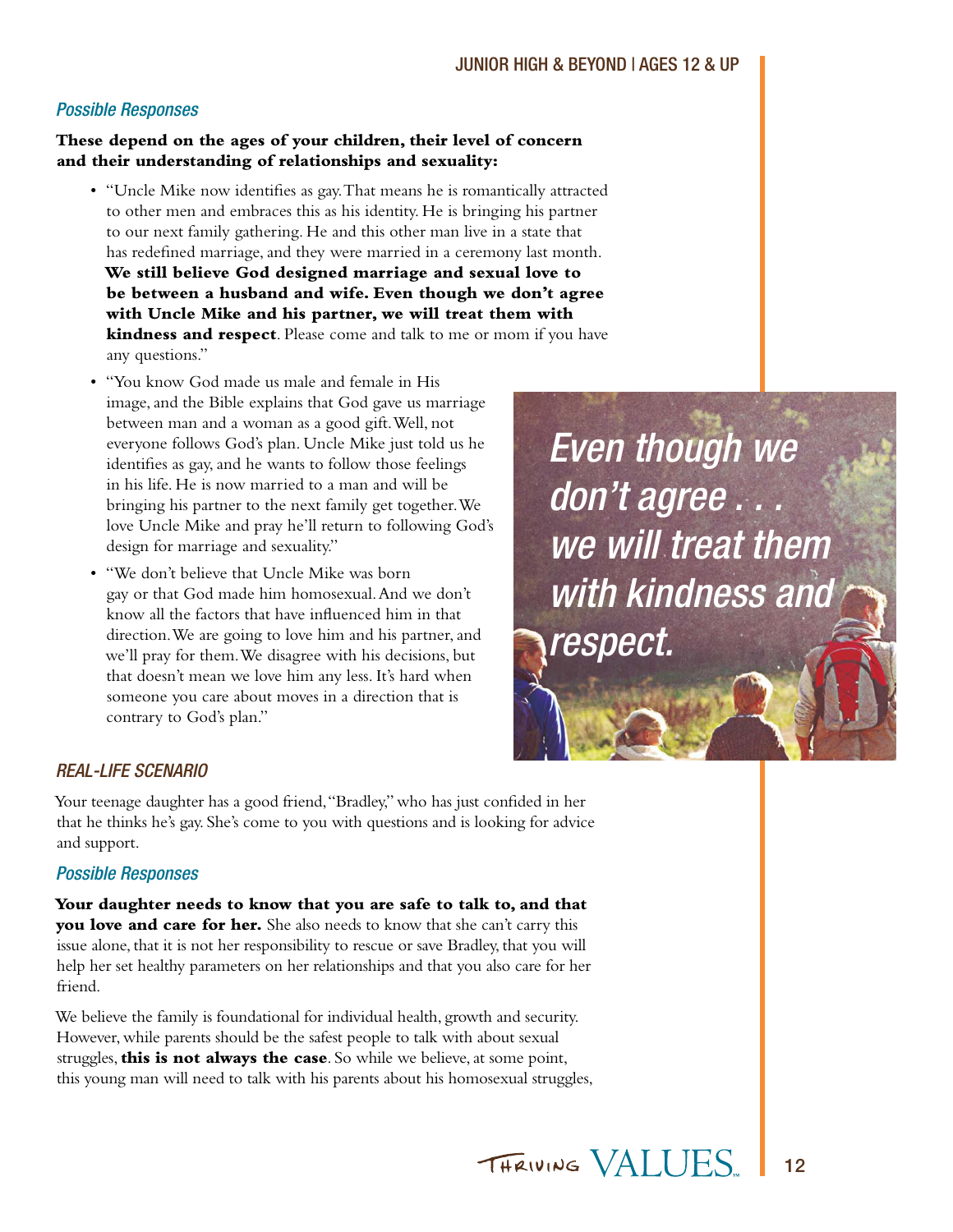#### JUNIOR HIGH & BEYOND | AGES 12 & UP

we don't suggest you rush out and tell them—or anyone else. Your role in this disclosure depends on your relationship with Bradley and his family. Not all parents handle this situation well. You should ascertain first, by discussing with him, whether his home situation is one of safety and security. Talk with him about how he thinks his parents will respond and about resources and help that are available if they don't respond well.

Depending on your family and Bradley's, you might reach out to involve him in some of your family activities, such as dinners, movie nights and game nights. Dad, in particular, should take the initiative here in connecting with Bradley. Our purpose in suggesting this is that your daughter's relationship with him shouldn't develop completely separate from and outside of your family. It's fairly common for guys who struggle with same-sex attractions to connect emotionally with girls and women. Where they often need help is in building healthy, non-sexual relationships with other boys and men. Here are some suggestions for talking with your daughter:

- "How can we best help you in this situation? You know what we believe about homosexuality, because we've talked about it. What kind of love and support do you need from us right now? How are you doing with what Bradley shared?"
- "You know that we believe God made us male and female in His image, not gay and straight. Those are man-made labels. But we also know that sexual struggles impact a person deeply. How can we communicate truth and love to Bradley in a helpful way?"
- "Sweetie, we're so glad Bradley felt safe to talk to you about these important issues. That's a heavy burden for him to carry. We are praying for God to move in Bradley's life so he will know God's love and follow Jesus. If he wants it, there is good Christian counseling that can help him understand his attractions and respond to them in a biblical way. Can we pray together for Bradley?"
- "It's important that Bradley's parents know, at some point, about the issues he's struggling with. If we can help by meeting with him and talking, we're willing to do that. We could help him understand what he wants from his family and how he thinks they might respond. We'd also be willing to be there when he talks to his family. Please let him know we are willing to do that."

#### **If your family does engage Bradley in relationship, it's important to communicate a few things:**

- You love him no matter what. But love doesn't mean you agree with every choice he makes in response to having same-sex attractions.
- Encourage him not to identify too early or too strongly as gay. Encourage him to see his identity as a man created in God's image, and if he is a believer, his identity is primarily as a child of God, a follower of Christ. Those are more important than same-sex desires.

*Identity, meaning and purpose come from being created and redeemed by God, from being in His family* 

THRIVING VALUES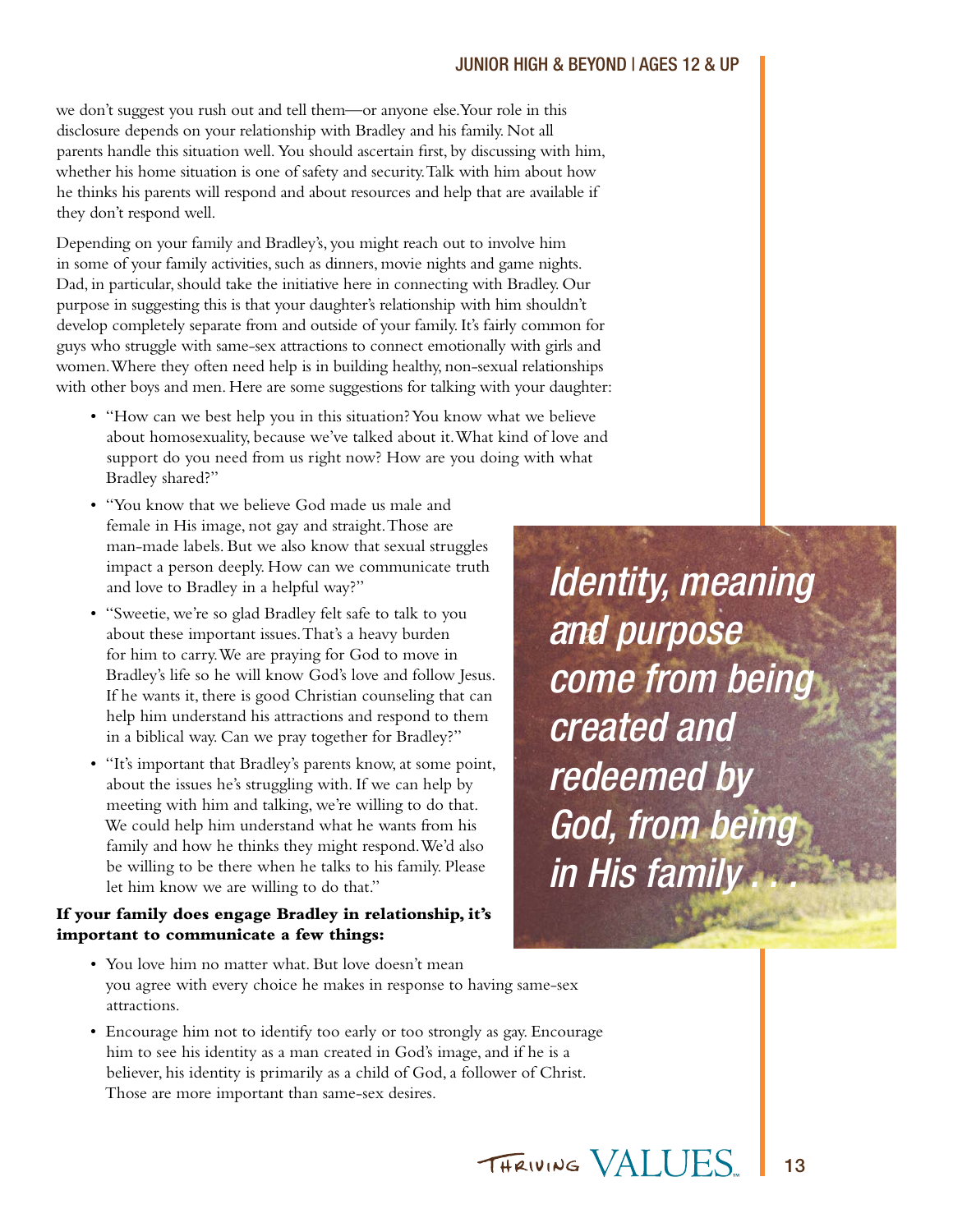- Young people who identify as gay, lesbian or bisexual have a greater [number of health-risk behaviors,](http://www.cdc.gov/mmwr/preview/mmwrhtml/ss6007a1.htm) including early sexual activity, compared to those who identify as heterosexual. [One of the fastest growing groups](http://www.webmd.com/hiv-aids/news/20140719/hiv-diagnoses-down-in-us-except-for-young-gay-males-cdc )  [with new HIV infections is boys and young men ages 13-24.](http://www.webmd.com/hiv-aids/news/20140719/hiv-diagnoses-down-in-us-except-for-young-gay-males-cdc )
- Some [research](http://mygenes.co.nz/PDFs/Ch12.pdf) demonstrates that teens who identify as gay don't always have the same identity later in life. Encourage Bradley to begin following God's design for sexuality, in spite of same-sex attractions.

As mentioned in the previous section, some teens may ask about the sexual behavior of homosexual-identified men and women. Of course, answering this question is up to your discretion, but we suggest not going into a lot of detail. **Keep it short and simple, but honest**. Remind your kids that when a husband and wife unite sexually, they form a single reproductive unit; their bodies were made to fit together naturally. Same-sex couples can never form a reproductive whole. Homosexual activity is fundamentally different from a marital union.

#### *Reliable Resources*

[These helpful, reliable resources](http://bit.ly/1BvYWFW) give understanding of what's often taught about sexuality in schools and how you can respond. Other resources give information about talking to children about sex and marriage.

For older children who have more questions about homosexuality, we've created a helpful "LGB Q & A" with answers to some frequently asked questions. This resource also has thought-provoking discussion questions for continued conversation.